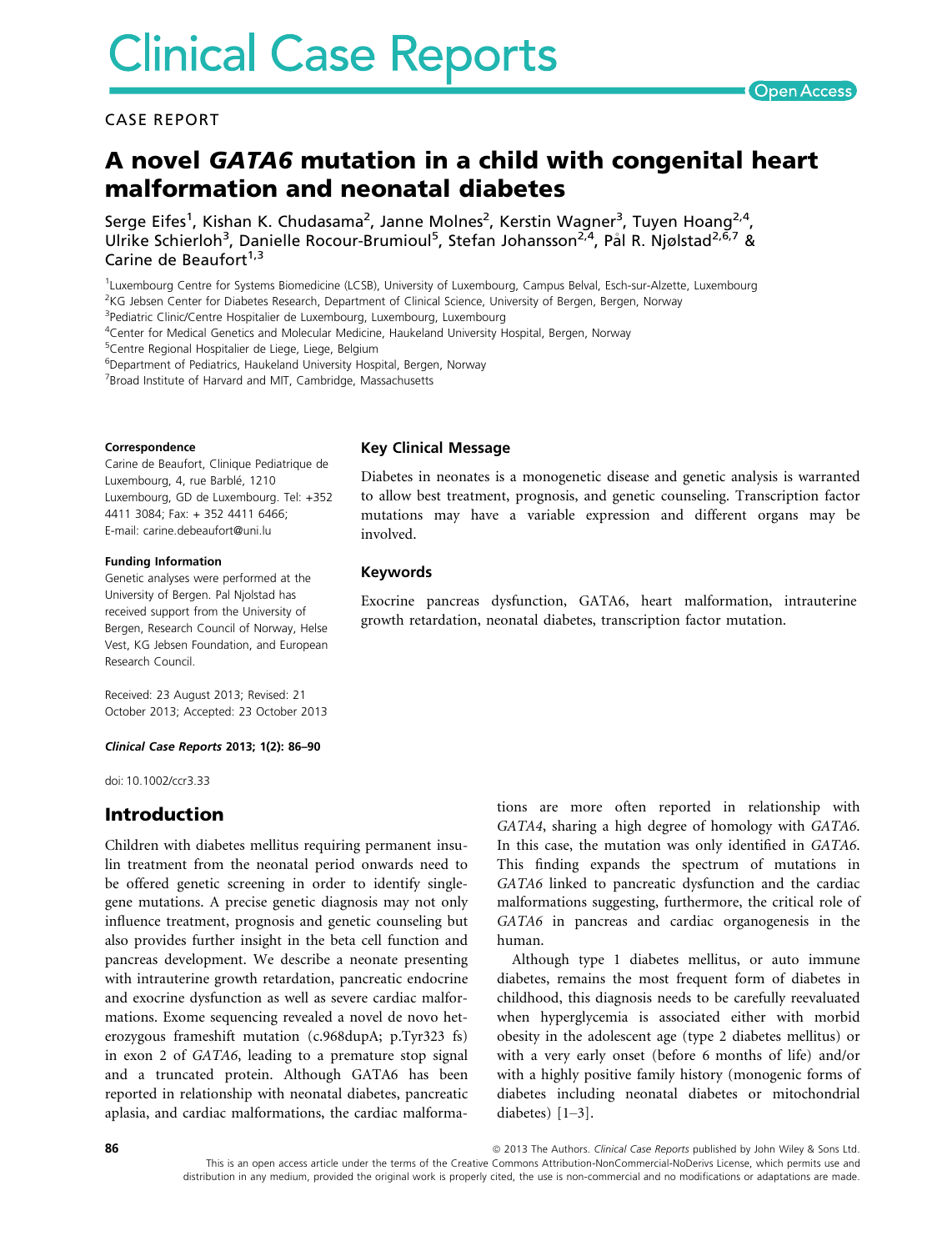Contrary to the classical multifactorial type 1 and type 2 diabetes mellitus, the monogenic forms result from mutations in single gene. These single-gene mutations have contributed to our understanding of the insulin secretion, insulin effect and more recently to our knowledge on pancreatic development. Besides, they have therapeutic and prognostic implications as in some situations insulin treatment can be replaced by oral drug therapy and better metabolic outcome.

Neonatal diabetes can be permanent (hyperglycemia starts within the first few months (<6 months) after birth and does not resolve over time) or transient (treatment can be stopped after 3–6 months). When an abnormality is detected in the imprinted region of chromosome 6, this suggests a transient form of neonatal diabetes, whereas in the permanent form, the role of ATP sensitive potassium channels (KCNJ11 [MIM 600937] and ABCC8 [MIM 600509]) in the beta cell has been extensively described [4]. More recently, some gene mutations in transcription factors (TFs) involved in pancreatic development (leading to pancreas agenesis or hypoplasia) have been identified playing a role in the development of neonatal diabetes including PDX1 (MIM 600733) [5], PTF1A (MIM 607194) [6], and GATA4 (MIM 600576) [7]. Although many cases remain unresolved, it remains relevant to screen for a genetic form of diabetes mellitus, if the child is diagnosed with diabetes before the age of 7–8 months. In a recent review, 171 out of 795 cases with unknown origin of their NDM were screened for a GATA6 mutation. The screening showed in 29 cases, a mutation in relationship with different clinical phenotypes [8].This genetic analysis should not be limited to those with a positive family history as de novo events might arise. Disease treatment, long-term outcome, as well as genetic counseling may be influenced by this issue.

We report here a novel mutation in exon 2 of GATA6 (MIM 601656) leading to permanent diabetes, exogenous pancreas insufficiency, and congenital heart defects.

The Regional Ethical Committee for Medical Research approved this study, which was performed according to the Helsinki Declaration. We obtained written informed consent from the parents for genetic testing.

The boy is the first child of healthy parents. There is no diabetes known in either families. He was born small for gestational age (38 6/7 weeks) without any identified maternal cause and a normal pregnancy. His bodyweight was 1560 g, his height 38 cm and head circumference 27.5 cm and an APGAR score of 8 (1 min) 9 (5 min) and 9 (10 min). A small placenta was found without other abnormalities. Shortly after arrival in the neonatal ward, the child developed hyperglycemia without any infections or other explanation and with low insulin levels (glucose: 290 mg/dL (16.1 mmol/L); insulin: 2.9 mU/L). Further analysis (ultrasound) revealed only the pancreas head and tail but no body, abnormal mesenteric veins, without further malrotation, no brain abnormalities, but cardiac malformations (large muscular as well as a perimembraneous ventricular septal defect, an atrial septal defect (MIM 108800), valvular (MIM 265500), and supravalvular pulmonary stenosis). Further analysis revealed very low elastase level in the feces (<50 mcg/g) suggesting an exogenous pancreatic insufficiency as well. Intravenous insulin treatment was started and within the first few weeks replaced by continuous subcutaneous insulin infusion ensuring as physiological as possible administration of insulin and fast return home. Within his first year of life, corrective cardiac surgery was performed. For the exogenous pancreatic insufficiency, enzyme replacement was given. Insulin treatment remained necessary, confirming the diagnosis of permanent neonatal diabetes mellitus (MIM 606176). His current development is excellent and he has achieved all psychomotor development milestones as well as growth within the normal reference range at the age of 2 years. His metabolic control with continuous subcutaneous insulin infusion is good, without major acute complications.

Taking the intrauterine growth retardation, pancreatic endocrine and exocrine dysfunction, and cardiac malformations into account, genetic testing was proposed for the child and both his parents. Whole exome sequencing in both the proband and parents was performed at Hudson Alpha Institute for Biotechnology (Huntsville, AL) using Roche–NimbleGen Sequence Capture EZ Exome v2 kit (Roche NimbleGen, Inc., Madison, WI) and paired-end 100nt sequencing on the Illumina HiSeq [9–13].

Standard whole exome sequencing analysis [13] did not reveal any likely causative mutation in the child. We, therefore, next identified regions of low coverage among a set of genes previously defined as potential monogenic diabetes candidate genes [13]. In a region of poor coverage in exon 2 of GATA6, we detected one single read in the proband with a 1-bp insertion predicted to encode a frameshift of the protein at residue 323 (c.968dupA; p.Tyr323 fs). Sanger sequencing confirmed the presence of a de novo heterozygous mutation in the child with absence of the mutation in both parents (Fig. 1). This de novo mutation has not been reported previously.

Recent studies by Bonnefond [14] and Yorifuji [15] suggest a high degree of variability in the clinical manifestation of GATA6 haploinsufficiency. The great diversity in the phenotypic spectrum between carriers of GATA6 mutations suggests the existence of modifier genes. Two recent studies in mice have shown that double knockout of Gata4 and Gata6 [16, 17] caused complete pancreatic agenesis in contrast to single-gene knockout Gata4 or Gata6 that did not significantly affect normal pancreas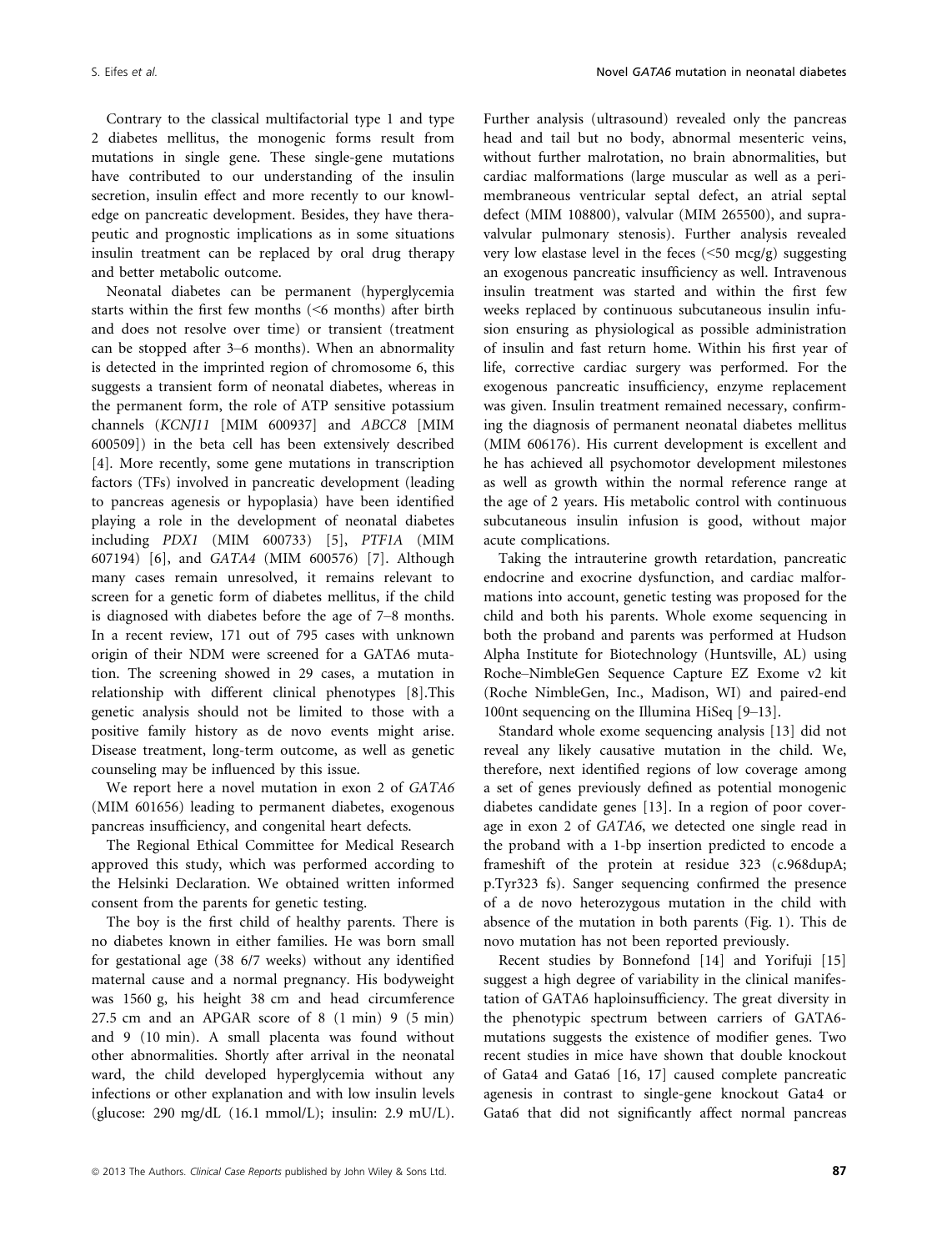

Figure 1. De novo mutation in exon 2 of GATA6 detected in the proband. (A) An IGV snapshot of a region in exon 2 of GATA6, which was poorly covered in whole exome sequencing (with 2, 0, and 1 reads in the proband, mother and father, respectively) and shows a 1 bp insertion (arrow, Ins A) in one single read in the proband. (B) Chromatograms of Sanger sequencing show the insertion in heterozygous status (arrow, Ins A) in the proband that is not found in the parents.

morphogenesis. Therefore, we searched for potentially functional modifier mutations in putative candidate genes such as GATA4 and GATA5 (MIM 611496) but found no obvious candidate mutations.

The GATA family of transcription factors represents a group of evolutionary conserved zinc finger TFs involved in development and differentiation of eukaryotic organisms. In vertebrates, this family of TFs is split into two subgroups encompassing in total six members including the hematopietic (GATA1/2/3) and cardiac groups (GATA4/5/6) [18]. GATA4/5/6 are expressed in tissues of endodermal and mesodermal origin [19] including among others gut, lung, heart, and pancreas. GATA6 shows a high temporal and functional overlap with GATA4 during cardiac development [20]. This TF includes an N-terminal transcription activator domain as well as two tandem GATA zinc fingers acting together as DNA-binding domain.

Currently, the Human Gene Mutation Database (Professional release 2012.3) contains 25 clinically relevant mutations for GATA6. Different studies have related GATA6 mutations to congenital cardiac defects including ventricular septal defect [21, 22], tetralogy of Fallot [20, 23], and persistent truncus arteriosus [24]. Furthermore, two recent studies were able to delineate the implication of heterozygous mutations in the coding sequence of GATA6 in pancreatic agenesis in conjunction with cardiac defects based on whole exome sequencing of individuals [25, 26].

Interestingly, on the basis of the analysis of the whole exome of two nonconsanguineous sisters, Bonnefond and collaborators [14] identified a truncating mutation in GATA6 that has a distinct phenotypic penetrance on the level of pancreatic development (pancreatic agenesis/ hypoplasia) in the two sisters, while both sisters show heart anomalies. Allen and collaborators [25] revealed in their study a high proportion of GATA6 mutations (15 individuals) in a panel of 27 patients with pancreatic agenesis. In addition, among these individuals, 14 of 15 showed cardiac malformations.

In this study, we report a novel de novo heterozygous mutation (c.968dupA; p.Tyr323 fs) in the coding sequence of GATA6 located in the N-terminal transcription activator domain of GATA6 resulting in a truncated protein. The individual is affected by cardiac malformations and pancreatic hypoplasia requiring insulin treatment and enzyme replacement therapy. These observations are in the same phenotypic range as reported in recent studies [14, 25].

Moreover, the clinical features we observe in this case confirm the relevance of GATA6 haploinsufficiency in human for pancreatic developmental perturbations. It is well-known that haploinsufficiency of TF genes is not uncommon in human developmental disorders [26]. Furthermore, these authors suggested that the increased probability for such TF genes to show functionally relevant fluctuations in their RNA levels might not be buffered sufficiently by the expression of only one healthy allele.

The clinical relevance of the de novo mutation described in this study that leads to a premature termination codon has not been described so far. Even though this study does not focus on a functional study of the observed insertion, we think that the mutation we observe here, is likely to have a functional impact comparable to those reported by Allen et al. [25] and Bonnefond et al. [14]. Genetic screening of children developing diabetes mellitus before 6 months has increased our knowledge on the pathophysiology of insulin secretion and insulin action and should become current practice in all these children, ensuring personalized medical care.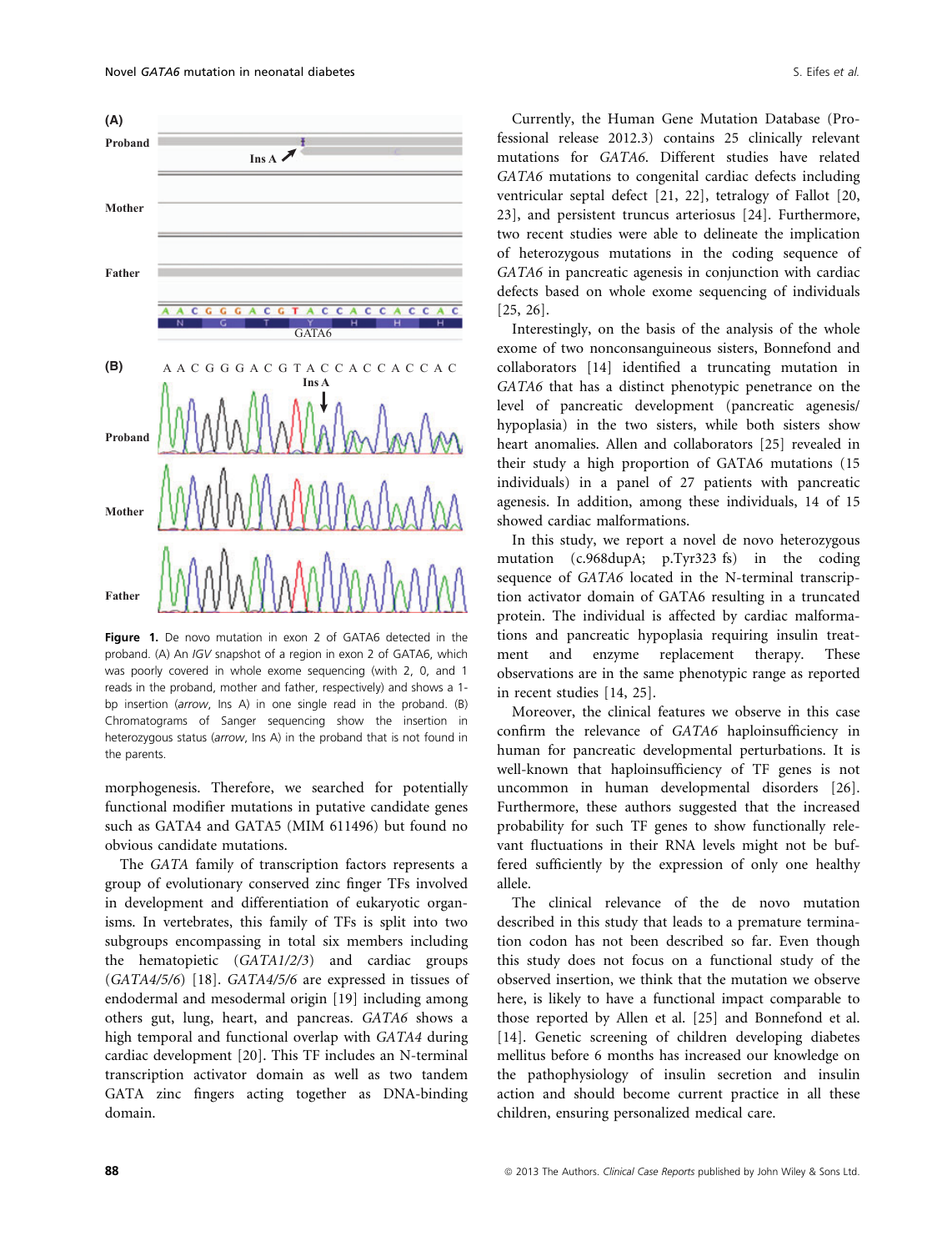# Web Resources

The URLs for data presented herein are as follows: Online Mendelian Inheritance in Man (OMIM), http://www. omim.org.

# Acknowledgments

The authors thank the parents of the patient for the participation in the study.

# Conflict of Interest

None declared.

### References

- 1. Dabelea, D., E. J. Mayer-Davis, J. S. Andrews, L. M. Dolan, C. Pihoker, R. F. Hamman, et al. 2012. Clinical evolution of beta cell function in youth with diabetes: the SEARCH for Diabetes in Youth study. Diabetologia 55:3359–3368.
- 2. McCarthy, M. I., and A. T. Hattersley. 2008. Learning from molecular genetics: novel insights arising from the definition of genes for monogenic and type 2 diabetes. Diabetes 57:2889–2898.
- 3. Sperling, M. A. 2006. ATP-sensitive potassium channels– neonatal diabetes mellitus and beyond. N. Engl. J. Med. 355:507–510.
- 4. Bonnefond, A., E. Durand, O. Sand, F. De Graeve, S. Gallina, K. Busiah, et al. 2010. Molecular diagnosis of neonatal diabetes mellitus using next-generation sequencing of the whole exome. PLoS ONE 5:e13630.
- 5. Nicolino, M., K. C. Claiborn, V. Senée, A. Boland, D. A. Stoffers, and C. Julier. 2010. A novel hypomorphic PDX1 mutation responsible for permanent neonatal diabetes with subclinical exocrine deficiency. Diabetes 59:733–740.
- 6. Al-Shammari, M., M. Al-Husain, T. Al-Kharfy, and F. S. Alkuraya. 2011. A novel PTF1A mutation in a patient with severe pancreatic and cerebellar involvement. Clin. Genet. 80:196–198.
- 7. D'Amato, E., F. Giacopelli, A. Giannattasio, G. D'Annunzio, R. Bocciardi, M. Musso, et al. 2010. Genetic investigation in an Italian child with an unusual association of atrial septal defect, attributable to a new familial GATA4 gene mutation, and neonatal diabetes due to pancreatic agenesis. Diabet. Med. 27:1195–1200.
- 8. De Franco, E., C. Shaw-Smith, S. E. Flanagan, M. H. Shepherd, A. T. Hattersley, and S. Ellard. 2013. GATA6 mutations cause a broad phenotypic spectrum of diabetes from pancreatic agenesis to adult-onset diabetes without exocrine insufficiency. Diabetes 62:993–997.
- 9. Li, H., and R. Durbin. 2009. Fast and accurate short read alignment with Burrows-Wheeler transform. Bioinformatics 25:1754–1760.
- 10. McKenna, A., M. Hanna, E. Banks, A. Sivachenko, K. Cibulskis, A. Kernytsky, et al. 2010. The Genome Analysis Toolkit: a MapReduce framework for analyzing next-generation DNA sequencing data. Genome Res. 20:1297–1303.
- 11. Li, H., B. Handsaker, A. Wysoker, T. Fennell, J. Ruan, N. Homer, et al. 2009. The Sequence Alignment/Map format and SAMtools. Bioinformatics 25:2078–2079.
- 12. Wang, K., M. Li, and H. Hakonarson. 2010. ANNOVAR: functional annotation of genetic variants from high-throughput sequencing data. Nucleic Acids Res. 38: e164.
- 13. Johansson, S., H. Irgens, K. K. Chudasama, J. Molnes, J. Aerts, F. S. Roque, et al. 2012. Exome sequencing and genetic testing for MODY. PLoS ONE 7:e38050.
- 14. Bonnefond, A., O. Sand, B. Guerin, E. Durand, F. De Graeve, M. Huyvaert, et al. 2012. GATA6 inactivating mutations are associated with heart defects and, inconsistently, with pancreatic agenesis and diabetes. Diabetologia 55:2845–2847.
- 15. Yorifuji, T., R. Kawakita, Y. Hosokawa, R. Fujimaru, E. Yamaguchi, and N. Tamagawa. 2012. Dominantly inherited diabetes mellitus caused by GATA6 haploinsufficiency: variable intrafamilial presentation. J. Med. Genet. 49:642–643.
- 16. Xuan, S., M. J. Borok, K. J. Decker, M. A. Battle, S. A. Duncan, M. A. Hale, et al. 2012. Pancreas-specific deletion of mouse Gata4 and Gata6 causes pancreatic agenesis. J. Clin. Invest. 122:3516–3528.
- 17. Carrasco, M., I. Delgado, B. Soria, F. Martín, and A. Rojas. 2012. GATA4 and GATA6 control mouse pancreas organogenesis. J. Clin. Invest. 122:3504–3515.
- 18. Viger, R. S., S. M. Guittot, M. Anttonen, D. B. Wilson, and M. Heikinheimo. 2008. Role of the GATA family of transcription factors in endocrine development, function, and disease. Mol. Endocrinol. 22:781–798.
- 19. Molkentin, J. D.. 2000. The zinc finger-containing transcription factors GATA-4, -5, and -6. Ubiquitously expressed regulators of tissue-specific gene expression. J. Biol. Chem. 275:38949–38952.
- 20. Lin, X., Z. Huo, X. Liu, Y. Zhang, L. Li, H. Zhao, et al. 2010. A novel GATA6 mutation in patients with tetralogy of Fallot or atrial septal defect. J. Hum. Genet. 55:662–667.
- 21. Kodo, K., T. Nishizawa, M. Furutani, S. Arai, K. Ishihara, M. Oda, et al. 2012. Genetic analysis of essential cardiac transcription factors in 256 patients with non-syndromic congenital heart defects. Circ. J. 76:1703–1711.
- 22. Zheng, G.-F., D. Wei, H. Zhao, N. Zhou, Y.-Q. Yang, and X.-Y. Liu. 2012. A novel GATA6 mutation associated with congenital ventricular septal defect. Int. J. Mol. Med. 29:1065–1071.
- 23. Maitra, M., S. N. Koenig, D. Srivastava, and V. Garg. 2010. Identification of GATA6 sequence variants in